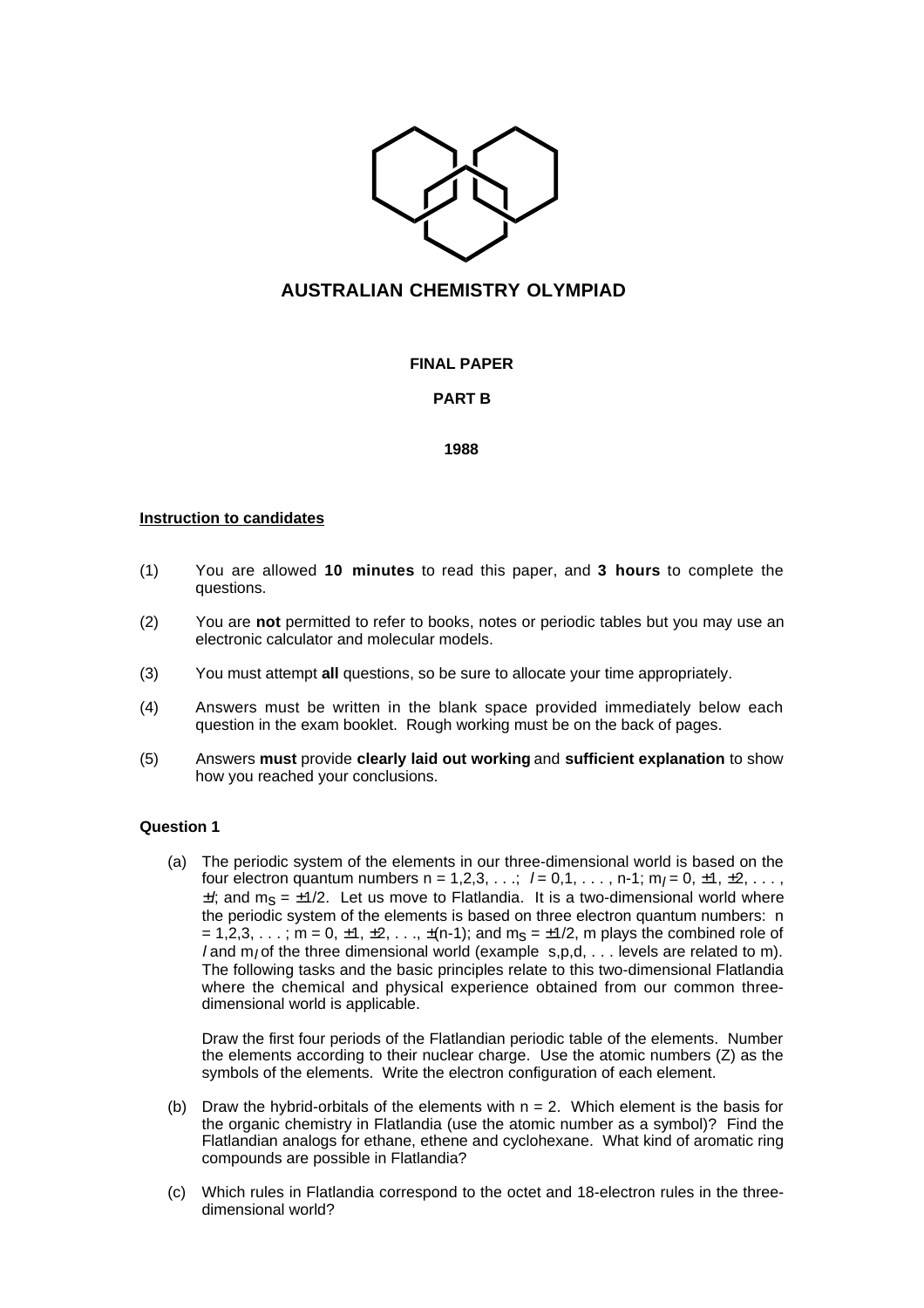- (d) Predict graphically the trends in the first ionization energies of the Flatlandian elements with  $n = 2$ . Show graphically how the electronegativities of the elements increase in the Flatlandian periodic table.
- (e) Draw the molecular orbital energy diagrams of the neutral homonuclear diatomic molecules of the elements with  $n = 2$ . Which of these molecules are stable in Flatlandia?
- (f) Consider simple binary compounds of the elements  $(n = 2)$  with the lightest element  $(Z = 1)$ . Draw their Lewis-structures, predict geometries and propose analogs for them in the three-dimensional world.
- (g) Consider elements with  $n \leq 3$ . Propose an analog and write the chemical symbol from our three-dimensional world for each Flatlandian element. On the basis of this chemical and physical analogy predict which two-dimensional elements are solid, liquid or gas at the normal pressure and temperature.

#### **Question 2**

(a) D-erythrose (**A**) and D-threose (**B**) are easily oxidized to dicarboxylic acids **I** and **II**, respectively.



- (i) Draw the structural formulae of **I** and **II**, using Newman projections of an eclipsed conformer.
- (ii) How would you deduce by simple methods whether a sample of dicarboxylic acid is **I** or **II**?
- (b) Lactic acid is produced industrially (by CCA-Biochem, the Netherlands) through the bacterial conversion of saccharose. In the process (S)-(+)-2-hydroxypropanoic acid (L-(+)-lactic acid) is formed, which is used in the food sector and also as a starting material for a number of chemical products.
	- (i) Give the spatial formula and the Fischer projection of L-(+)-lactic acid.
	- (ii) A fine-chemical produced from L-(+)-lactic acid is the so-called dilactide, a cyclic ester in which 2 molecules have been esterified with one another. This dilactide is polymerized to a polylactide, which among other things is being used in surgery as a "biodegrading" thread in the suturing of surgical wounds.
		- Note: In this question, for convenience, the ring may be considered planar.

Draw the spatial structure of the dilactide prepared from (+)-lactic acid.

(iii) Sketch the spatial structure of the polylactide discussed above (at least three units). What is its tacticity? (isotactic, syndiotactic, atactic)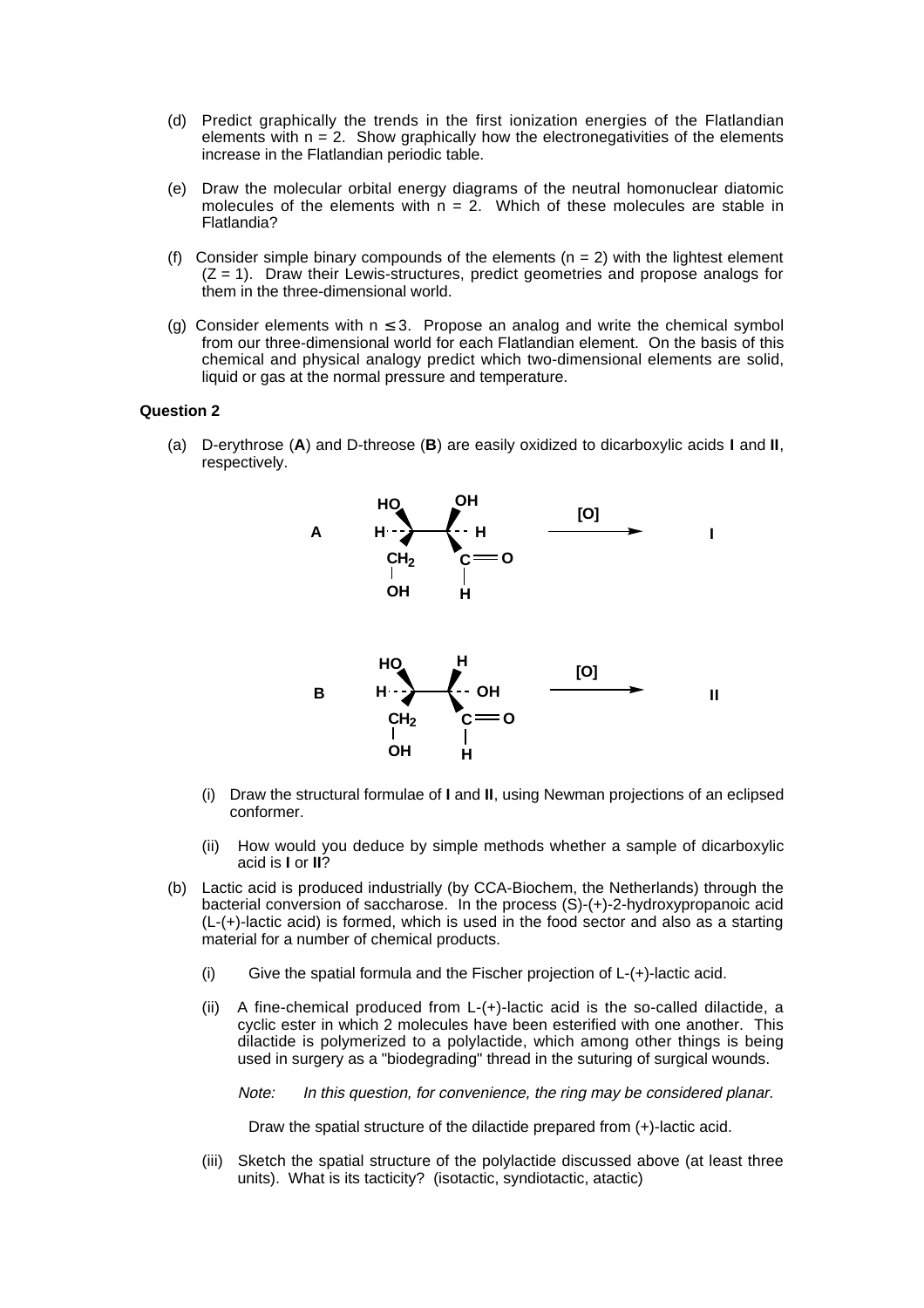(iv) Draw the isomeric dilactides, which occur when one starts with racemic lactic acid and show the configuration of the chiral centres.

Note: In this question, for convenience, the ring may be considered planar.

(v) L-(+)-lactic acid is also one of the starting materials for the preparation of the herbicide Barnon (manufactured by Shell Chemicals, used against wild oats). In this case (+)-lactic acid is esterified with 2-propanol and then the hydroxyl group is treated with methane sulfonyl chloride



The product obtained is then submitted to a  $S_N2$ -reaction with 3-fluoro-4chloro-aniline\* in which reaction the methane sulfonate group leaves as  $CH<sub>3</sub>SO<sub>3</sub>$ .

Finally a benzoyl group is introduced with the aid of benzoyl chloride.

$$
\begin{array}{c}\nC_6H_5 - C - C1 \\
\parallel \\
O\n\end{array}
$$

Draw the Fischer projection of the various consecutive reaction products.

Note3-fluoro-4-chloroaniline is the same as 3-fluoro-4-chloroaminobenzene.

## **Question 3**

- (a) The concentration of the chloride ions in a solution can be determined by precipitating them by silver nitrate solution. The precipitate will, however, quickly decompose in the presence of light to elemental silver and chlorine. Assume that the latter will undergo disproportionation in the aqueous solution to form chlorate (V) and chloride ions. With excess of silver ions the chloride ions thus formed are precipitated. Chlorate (V) ions are not precipitated by the silver ions.
	- (i) Write the balanced equations of the above mentioned reactions.
	- (ii) The gravimetric determination of the chloride was carried out in excess of silver ions, 12% by mass of the precipitate formed was decomposed by light. Determine the size and direction of the error caused by the decomposition.

[Relative atomic masses: Ag =107.9, CI =35.45,  $O = 16.00$  ]

(b) Coloured compounds absorb visible light at selective wavelengths and may be characterized by their absorption spectra which plot absorbance (**A**) against wavelength (λ). For each wavelength (λ) the absorbance (**A**) is defined as

$$
A = a.b.c
$$

where **a** is a constant associated with absorbance at that particular wavelength, **b** is the path length of the sample cell and **c** is the concentration of the solution in g dm-3. In dilute solutions containing more than one species the total absorbance at any one wavelength is the sum of the absorbances of the species present.

Copper and cobalt both form a complex [ML] with the ligand L when the pH is above 8. The absorption maximum for the copper complex lies at 450 nm while that of the cobalt complex lies at 300 nm. Calculate the copper and cobalt contents of the test solution (x and y, respectively) when the following data are known: